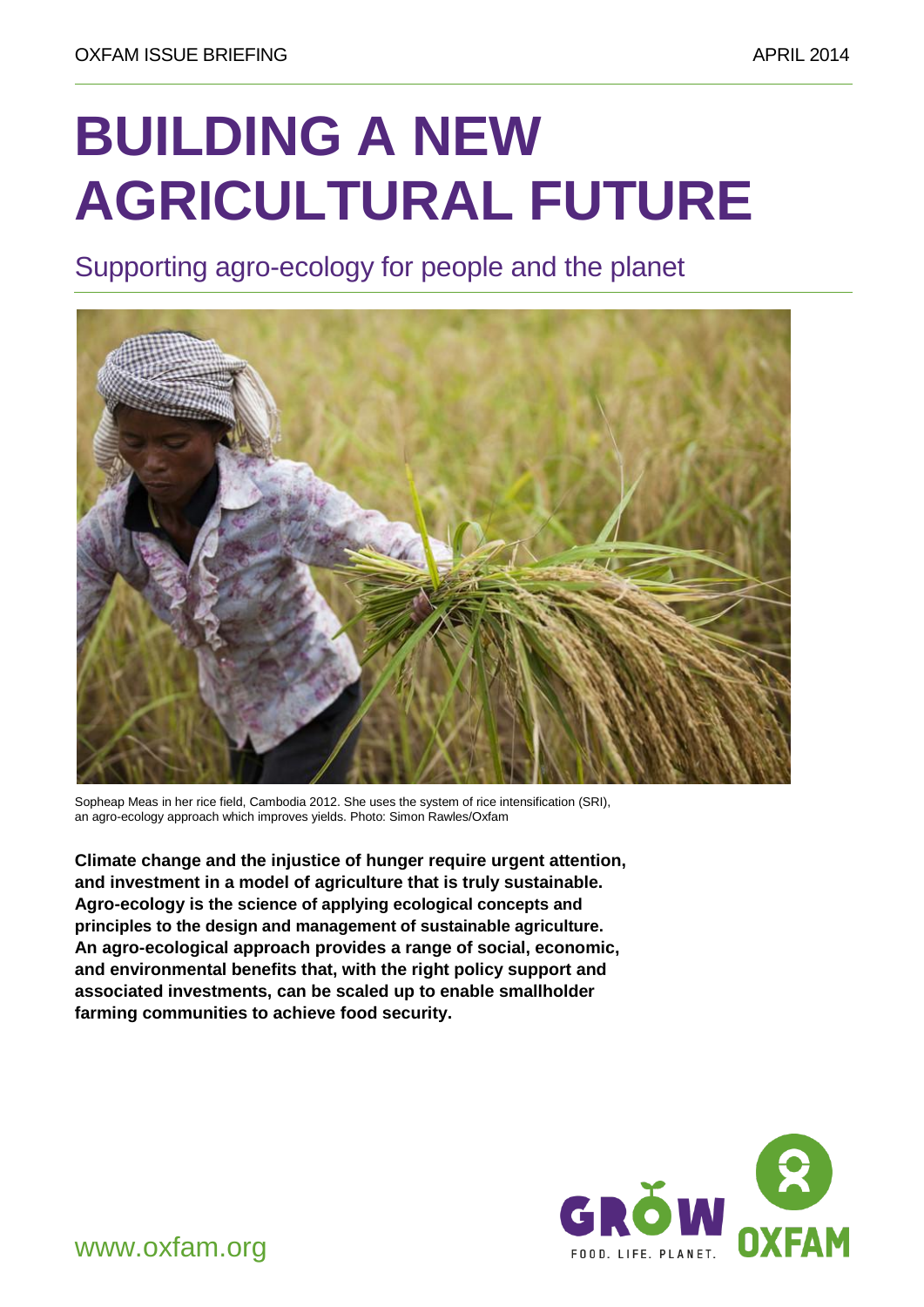# INTRODUCTION

The United Nations Food and Agriculture Organization (FAO) estimates that globally, 842 million people are currently undernourished.<sup>1</sup> Shockingly, half of these hungry people are small-scale farmers and their families, $<sup>2</sup>$  for whom agriculture is a livelihood, providing food for their own</sup> needs and generating income. $3$  A failed harvest due to drought, or the loss of land caused by irresponsible large-scale land investments, can have devastating effects on the livelihoods of farmers.

The 2008 food price crisis triggered renewed investment in agriculture. But the key question is: what type of agriculture is being promoted? In 2013 the United Nations Conference on Trade and Development (UNCTAD) 5 noted that current priorities are still heavily focused on increasing production, mostly under the slogan 'more with less'. This approach is still very much biased towards the expansion of "somewhat less polluting' industrial agriculture, rather than more sustainable and affordable diversified food production in rural areas. $^6$ 

Generally, the focus is on high levels of use of inputs and the concentration of a handful of dominant crops in monocultures. This "solution" does not acknowledge the limited assets that small-scale farmers have available. It fails to account for the real-world heterogeneity and complexity of agriculture or for farmers" increasing need to adapt to the challenges of greater climate variability. It does not tap into the knowledge that farmers possess, and it also bypasses women farmers, who historically have been marginalized from agricultural investment in spite of the work they do. $<sup>7</sup>$  In other words, an approach of this nature will</sup> fail the farmers who most need support.

This briefing makes the case for the need to invest not in industrial-style farming but in agro-ecology to achieve truly sustainable agriculture and food security for some of the poorest farmers in the world. Agro-ecology is the science of applying ecological concepts and principles to the design and management of sustainable agriculture. An agro-ecological approach provides a range of social, economic, and environmental benefits that, with the right policy support and associated investments, can be scaled up to enable smallholder farming communities to achieve food security.

# WHAT IS SUSTAINABLE AGRICULTURE, AND WHAT ARE THE IMPACTS OF INDUSTRIAL AGRICULTURE?

Sustainable agriculture refers to the capacity of agriculture over time to contribute to people"s well-being by providing them with sufficient food and other goods and services in ways that are economically efficient and profitable, socially responsible, culturally acceptable, and environmentally sound. $8$  A key idea is stewardship – preserving the resources that allow us to meet current needs, so that future generations can meet theirs too. The implications of this are far-reaching: we cannot continue to farm in

*'Simply distributing seeds and fertilizer, if that's the plan, will fail long term.' – Howard Buffett<sup>4</sup>*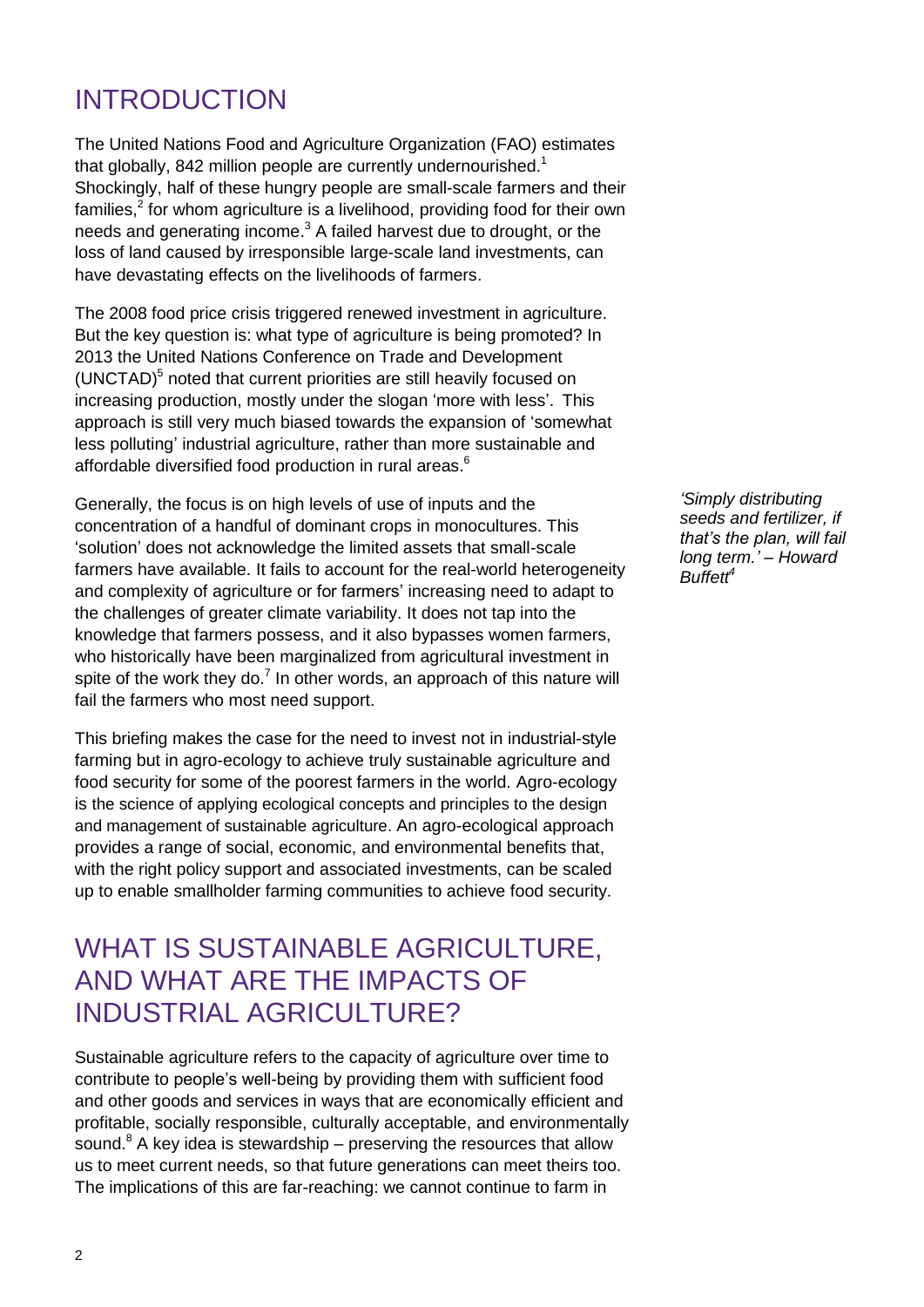ways that deplete soil, pollute water, reduce biodiversity, and impoverish rural communities.

Indeed, the industrial agriculture model needs an overhaul, given the impacts it has. Briefly, these include:

## **1. Eroding soil nutrient quality and health, with implications for future productivity**

The use of synthetic fertilizers has helped to increase yields, but excessive or inappropriate fertilizer use has also led to significant soil degradation and water pollution. Of all the components of the agricultural ecosystem, soil condition is the most crucial, and healthy soil offers the most direct benefits to farmers. The declining soil quality experienced in many regions of the world severely limits productivity.<sup>9</sup> The application of synthetic fertilizer is subject to diminishing returns,<sup>10</sup> with increasingly high input rates required to achieve the same levels of plant growth. In addition, the natural resources used to make synthetic fertilizers are finite (e.g. phosphate rock).

The practice of industrial agriculture has also led to a dramatic decline in the nutrient content of food and animal feed. For example, mineral levels in fruits and vegetables in the UK fell by up to 76 percent between 1940 and 1991, and a similar trend has been seen in the USA.<sup>11</sup> This decline has been attributed to the unintentional selecting out of high-nutrient crop varieties when breeding crops for high yield potential; the use of shallowrooting annual crops that are unable to tap into soil nutrients at deeper levels; and the failure to return a full complement of nutrients to the topsoil.

## **2. Contributing to climate change and a loss of resilience**

Agriculture is both a source of carbon emissions and a carbon sink, and it both contributes to and mitigates climate change. Major agricultural sources of greenhouse gas (GHG) emissions include the use of fossil fuels and fertilizers and the loss of organic matter in soils resulting from intensive cultivation practices. Estimates vary, but if changes in land use are included in the calculation, 14–24 per cent of total emissions of anthropogenic GHGs can be attributed to agriculture.<sup>12</sup> Most of those emissions are attributable to industrial agriculture.<sup>13</sup>

In the United States, the biggest contributors to GHG emissions are nitrogen fertilizer, followed by enteric fermentation (i.e. methane produced in the digestive process of animals, chiefly cattle).<sup>14</sup> Even without accounting for deforestation, it is clear that the current system of industrial agricultural production is a key cause of climate change.<sup>15</sup>

## **3. Loss of biodiversity and decline in human health due to indiscriminate use of pesticides**

The use of synthetic pesticides, as practised throughout the developing world, poses significant risks to human health and to biodiversity, which is an important source of food and livelihoods for many of the world"s poorest people. We have hardly scratched the surface concerning the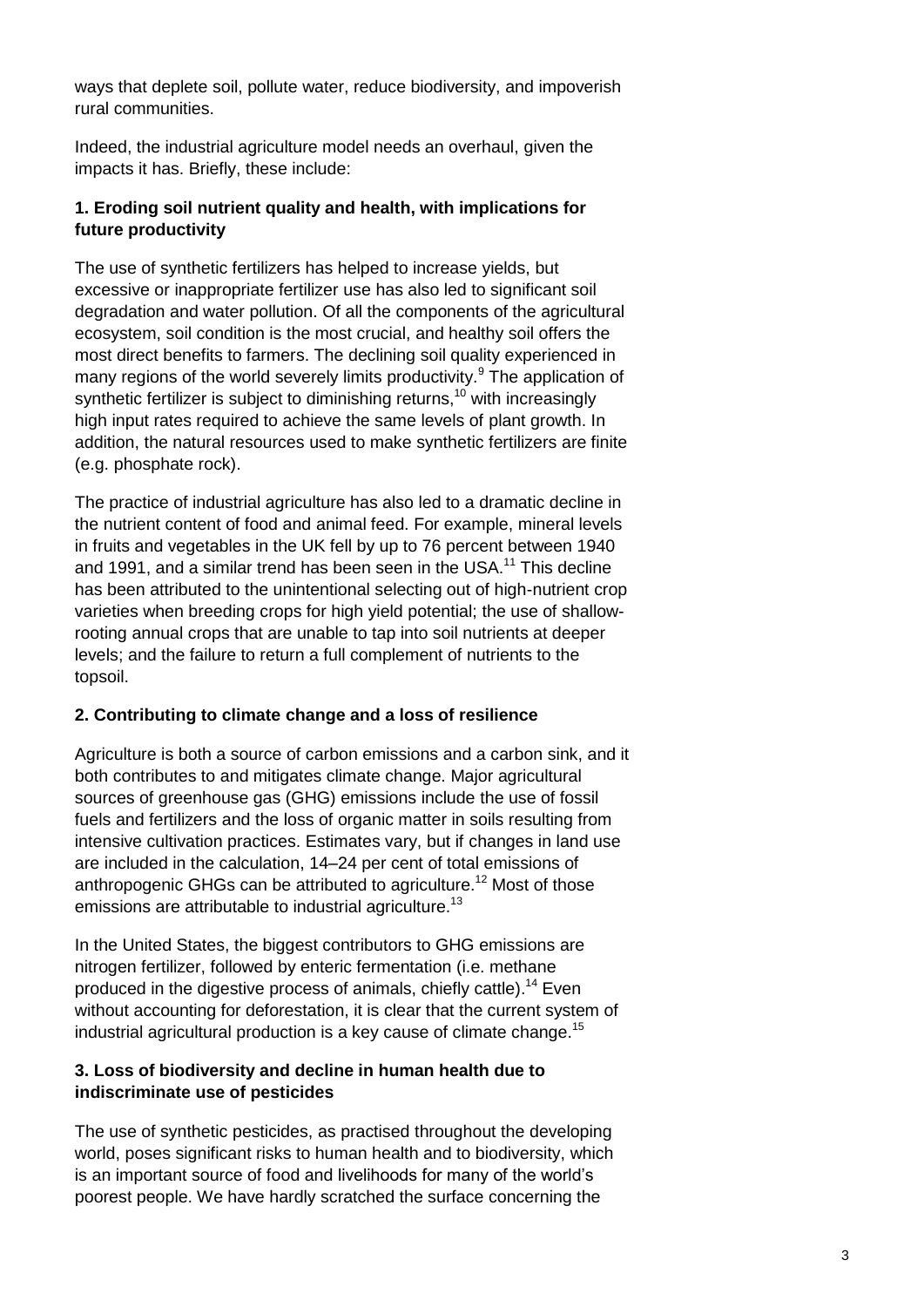ways in which biodiversity contributes to the nutrition, health and livelihoods of many of the world"s poorest people. It is clear however that broad-spectrum pesticides that impair floral biodiversity, reduce species richness and shorten food chains in agricultural systems limit the capacity of that system to provision the people who live within them.

For example, a study using the most recent risk assessment models to provide the first detailed analysis of pesticide risks in West Africa revealed a number of specific pesticides that pose widespread and significant threats to human health and to wildlife, both terrestrial and aquatic throughout this region, affecting a large proportion of the area under irrigated agriculture.<sup>16</sup> The study found that farm workers and family members, including children, are routinely exposed to high concentrations of toxic organophosphates such as methamidophos and dimethoate while working on crops. <sup>17</sup> Over-use of pesticides makes food supply vulnerable due to the emergence of 'super-weeds' and the severe impacts on natural enemies and pollinators. It also reduces availability of plants for gathering and the animals hunted for food that takes place throughout the developing world. Crop productivity itself is also threatened, for example, nearly one-third of our food supply is linked to pollination: 39 of the leading 57 crops globally benefit from natural pollinators, which are threatened by extensive use of synthetic pesticides.<sup>18</sup>

Genetic variability is the raw material on which breeding for increased production and greater resilience depends. Further loss of genetic diversity in plant crops and animal breeds is dangerous, because it makes our food supply more vulnerable to outbreaks of pests and diseases and to loss of capacity to adapt to changing climatic conditions. For instance, in the 1970s a lack of genetic diversity in US corn varieties resulted in losses of over \$1bn as crops lacked resistance to leaf blight.<sup>19</sup> Poor and vulnerable people mostly rely on both on and off-farm biodiversity to protect against food insecurity and risk.<sup>20</sup> By simplifying systems and restructuring them by repeated pesticide use, we may be limiting vital nutritional resources among at-risk populations.

## **4. Perpetuating dependency and failing to meet the needs of the poorest farmers**

For many small-scale farmers, the purchase of manufactured fertilizers and pesticides is constrained by the high costs of these relative to output prices, or simply by their unavailability. Also, the farmers who buy pesticides would still be at risk because the information on how to use them properly is simply not available. $21$  Those who buy such inputs often do so by taking out loans, which can push them into a cycle of debt and dependency, especially if their harvests fail. This risk is further increased because oil prices affect agricultural input prices directly and indirectly (through the price of fuel and fertiliser, and the use of petroleum and natural gas in manufacturing the inputs, for example). $^{22}$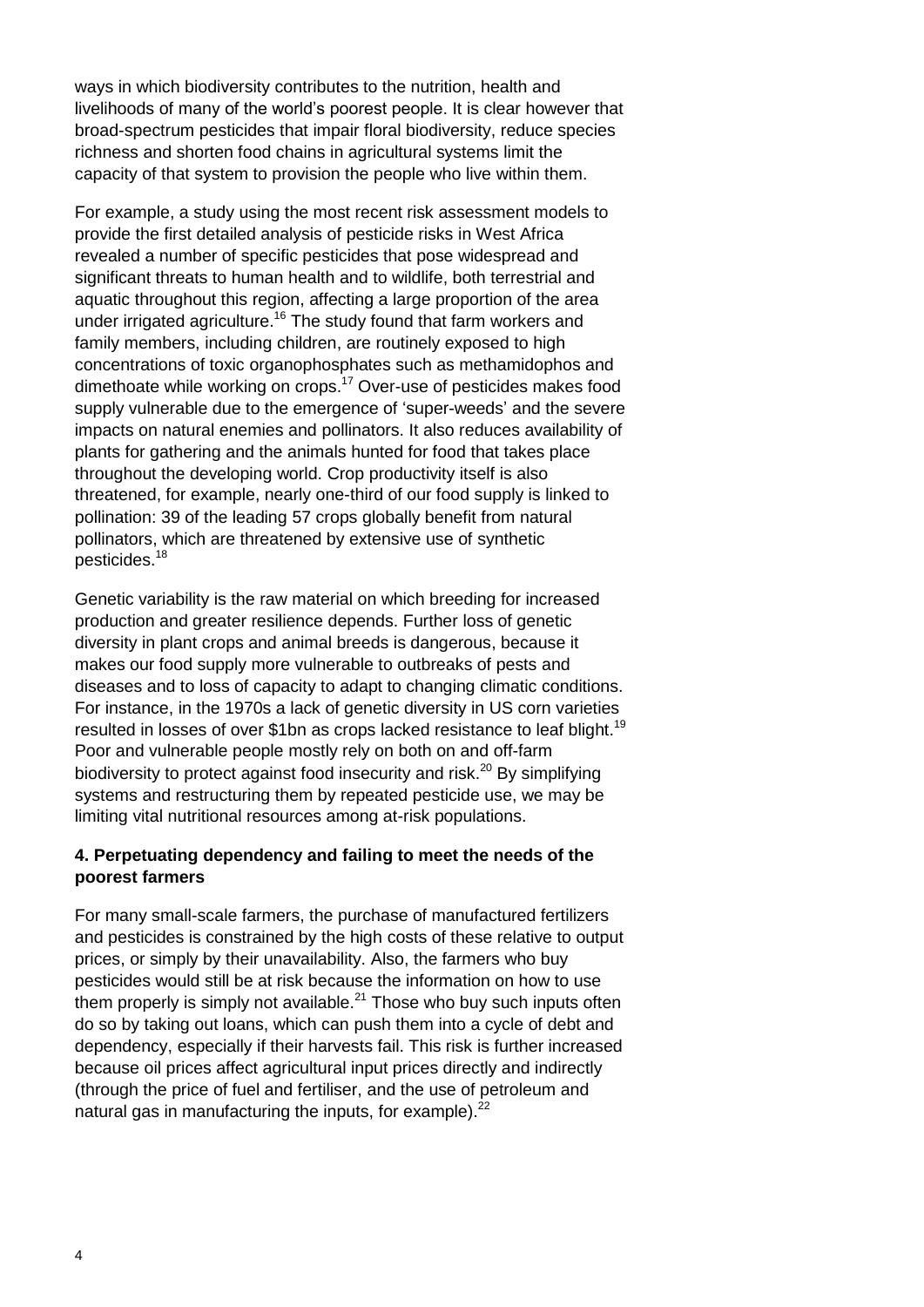# WHAT IS AGRO-ECOLOGY?

Agro-ecology is a scientifically grounded approach that has been fieldtested by farmers around the world. The International Assessment of Agricultural Knowledge, Science and Technology for Development (IAASTD), a multi-year study involving hundreds of experts and several UN agencies, has defined agro-ecology as "the science of applying ecological concepts and principles to the design and management of sustainable agroecosystems'.<sup>23</sup> The key principles of agro-ecology are:<sup>24</sup>

- Enhancing the recycling of biomass, optimizing nutrient availability, and balancing nutrient flow;
- Securing favourable soil conditions for plant growth, particularly by managing organic matter and enhancing soil activity;
- Minimizing losses due to flows of sunlight, air, and water by way of micro-climate management, water harvesting, and soil management through increased soil cover;
- Enhancing species and genetic diversification of the agro-ecosystem;
- Enhancing beneficial biological interactions and synergies among components of agro-biodiversity and the surroundings, thus promoting key ecological processes and functions.

However, agro-ecology is not just a science. Since the 1970s, the concept has come to refer also to an approach to agriculture and to a social and political movement.<sup>25</sup> In reality, these three dimensions are often very closely related. As a movement, agro-ecology essentially seeks to increase the autonomy and control of small-scale farmers over agricultural and food systems, building strategic alliances with consumers and other civil society actors. The movement includes both farmers" organizations and non-government organizations (NGOs) seeking to spread the practice of agro-ecology to more farmers (horizontal scaling up or scaling out), to support and advocate for policy measures and regulations that specifically support agro-ecology, and to challenge obstacles holding back the potential of smallholder agriculture. Critical issues for farmers – and women in particular – include having secure access to and control over land and other natural resources, as well as ensuring their rights to access, breed, produce, conserve, purchase, exchange, and use the seeds that they need. $^{26}$ 

As an approach, agro-ecology aims to make agriculture economically, ecologically, and socially more sustainable. The realization of agroecological principles depends primarily upon mimicking natural processes, thus creating beneficial biological interactions and synergies between the components of the agro-ecosystem. Creating suitable combinations of strategies and practices is context-specific, and is focused on site-specific solutions. It is highly knowledge-intensive, based on the know-how of small-scale producers and on agro-ecological science and experimentation.

Important concepts in agro-ecology include diversification of crops and livestock, crop rotation, and cycles of organic matter. Integrated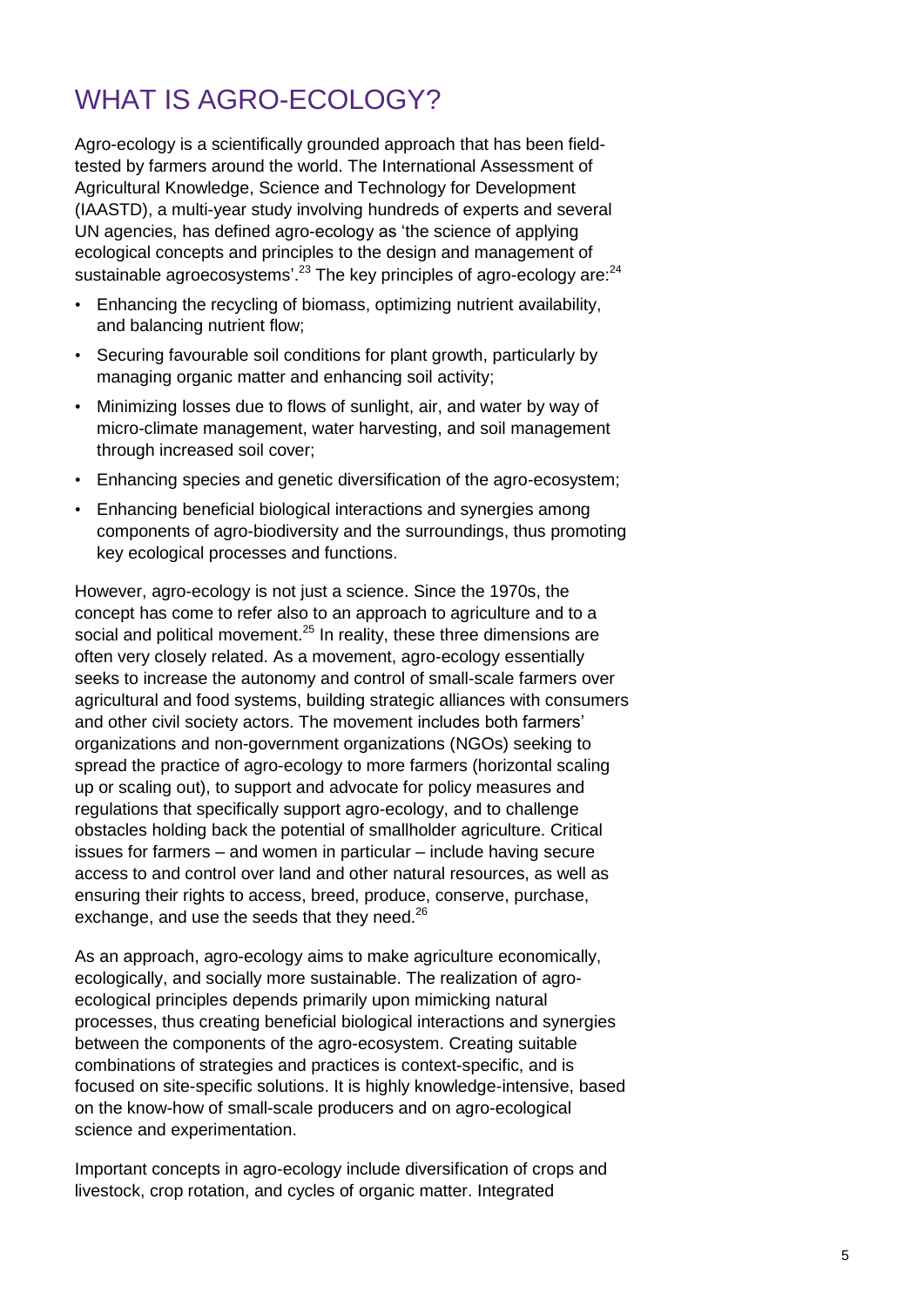management of soil nutrients makes use of crop residues, animal manure, and food waste, and enables an increase in soil health while producing more diversified and nutritious food in a way that also increases resilience to climate change. $^{27}$  Agro-ecology means finding biological ways to reduce the need for pesticides (with techniques such as integrated pest management) or for chemical fertilizers (for example, by using compost). This produces positive impacts in terms of human health, reduced GHG emissions, and greater protection of biodiversity. Emissions from systems that are managed this way will be reduced, and once established, they should be better cushioned from the impacts of extreme weather events.

For example, a study using a participatory action research approach and simple field techniques found significant differences in agro-ecological resistance between plots on "conventional" and "sustainable" farms in Central America after Hurricane Mitch. On average, "agro-ecological" plots on sustainable farms had more topsoil, higher field moisture, more vegetation, less erosion and lower economic losses after the hurricane than control plots on conventional farms.<sup>28</sup> Another study that examined the vulnerability of coffee agroforestry systems to disturbances related to Hurricane Stan in Chiapas, Mexico found that increasing vegetation complexity within farms may be an efficient strategy to reduce some susceptibility to hurricane disturbance.<sup>29</sup> The attributes of increased complexity, diversity, and reduced disturbance that underlie climate resilience will also render systems less susceptible to invasive pests and diseases, and production may therefore be stabilized. With agroecological practices that diversify agricultural systems, invasive species will spread at slower rates, establish less effectively and have more limited effects on yield and quality.

Practices based on agro-ecological principles include agro-forestry (agricultural systems that combine trees, crops, and animals in order to promote intensification and synergies), water harvesting in dry-land areas, livestock integration into farming systems, reduced tillage, composting and green manure, systems of rice intensification, permaculture, and a whole variety of other techniques. The integration of trees into annual food crop systems has been adopted by tens of thousands of farmers in Malawi, Zambia, Burkina Faso and Niger, leading to increases in household and national food security. $30$  A recent review of 286 projects in 57 countries found that crop productivity rose by 79 percent where farmers had adopted agro-ecological practices,<sup>31</sup> while an older study reported food production rising by 73 percent for 4.42 million small-scale farmers growing cereals and root crops.<sup>32</sup> Another successful agro-ecological practice taken up by farmers around the world is the System of Rice Intensification (SRI), described in Box 1.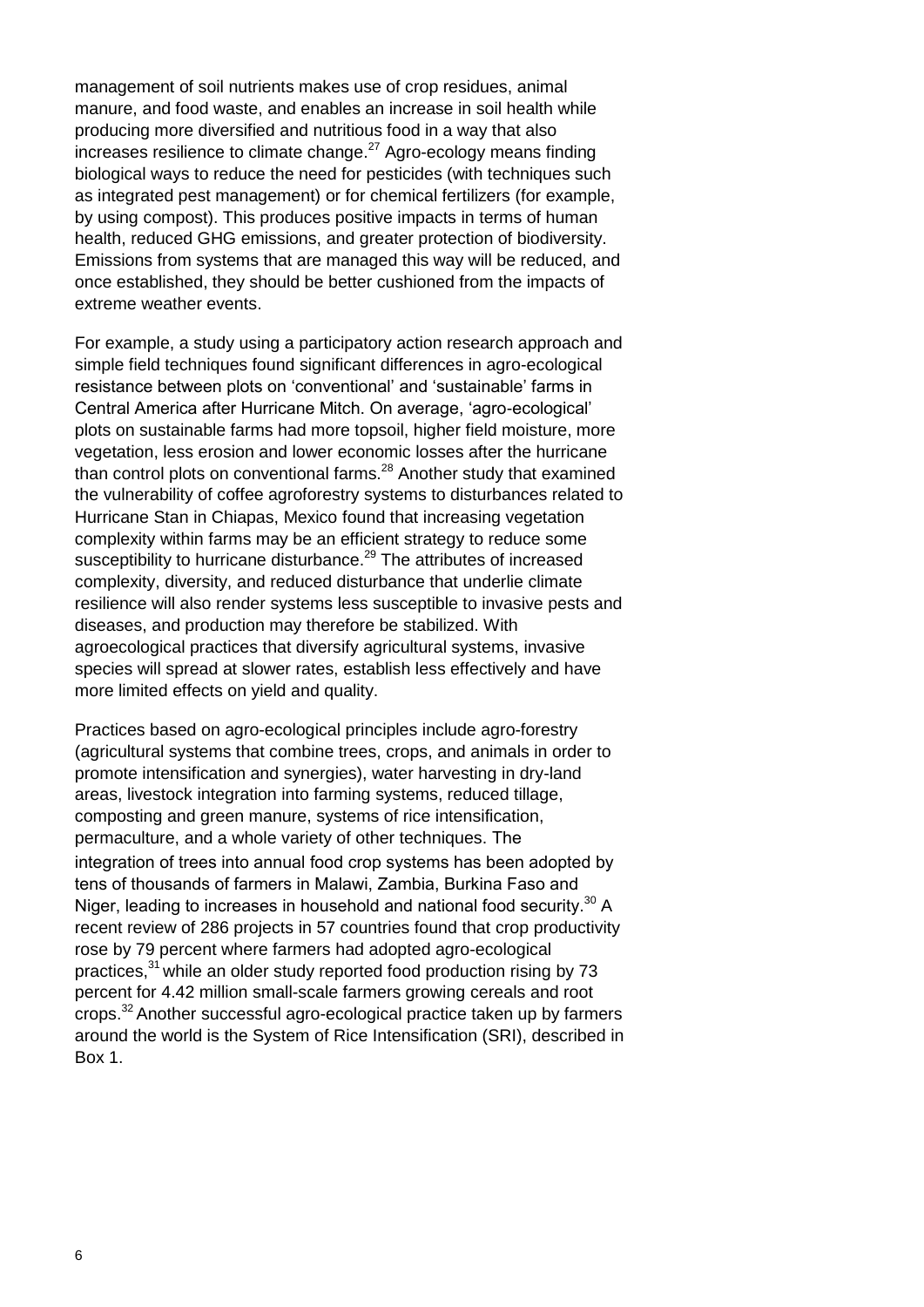#### **Box 1: System of Rice Intensification (SRI) – an example of agroecology in action**

SRI is an agro-ecological approach that originally focused on better husbandry of hand-planted rice crops and has since been adapted for other staples. Key components of SRI include starting with fewer, younger, widely spaced seedlings, grown in mostly aerobic soils instead of constantly flooded fields.<sup>33</sup> The resulting larger, healthier root systems give higher yields with 25–50 percent less water $34$  and with fewer inputs such as seeds and less methane gas emissions from paddies.

Oxfam started working on SRI in 2000 and has since expanded its programmes to 12 countries in Asia, West Africa, and Latin America and the Caribbean. As of 2013, over 1.5 million smallholder farmers in groups supported by Oxfam"s partners in Cambodia, Sri Lanka, and Viet Nam had benefited from SRI, using both local and improved varieties of rice.<sup>35</sup>

Widespread adoption of SRI led to increases in yields of 68 percent in Cambodia and 30–50 percent in Sri Lanka in the period 2010–13. In Cambodia, incomes increased by \$339 per hectare and in Viet Nam by \$200–300 per hectare. In addition, with each season of SRI application the soil ecosystem improves, and along with it potential future crop performance. The same husbandry principles are applied to new crop rotations, such as potatoes in Viet Nam. Rice straw and stubble are used as a mulch bed which, as it gradually decomposes, improves the soil ecosystem for the next rice crop. Farmers have saved between 28 percent and 47 percent in terms of labour, while gaining improvements of between 8 percent and 25 percent in yields, earning additional income of \$480–950 per hectare.<sup>36</sup> They are also increasingly adopting complementary technologies such as hand-held rotary weeders, which not only improve efficiency but also address concerns over women"s labour. Successful scaling up of these innovations requires an enabling policy environment, particularly in terms of building human capital and empowering communities. For example, in its national agriculture strategy the Government of Viet Nam has endorsed SRI as a practice that can increase climate resilience. During the period 2010–13, public funds allocated to extend SRI were nearly five times larger than Oxfam"s investment in the six provinces where its programmes were active.<sup>37</sup>

In Ethiopia, the Agriculture Transformation Agency (ATA) is promoting the system of crop intensification for *teff*. Evidence shows that farmers applying SRI principles have seen yields triple, while also making savings on seed of up to 90 percent.<sup>38</sup>

SRI is currently being practised in over 50 countries and is promoted by organizations such as the International Fund for Agricultural Development (IFAD), Deutsche Gesellschaft für Internationale Zusammenarbeit (GIZ), the US Agency for International Development (USAID), the Asian Development Bank (ADB), FAO, and the World Bank in their development portfolios. Closer collaboration between practitioners and the scientific community is needed to address issues such as labour, nutrition, and health. For example, SRI"s potential to relieve the labour burden on rice farmers and to improve their health warrants a close study.<sup>39</sup>

Although millions of farmers worldwide are already engaged in agroecology practices, there are some persistent myths about the approach that need to be debunked.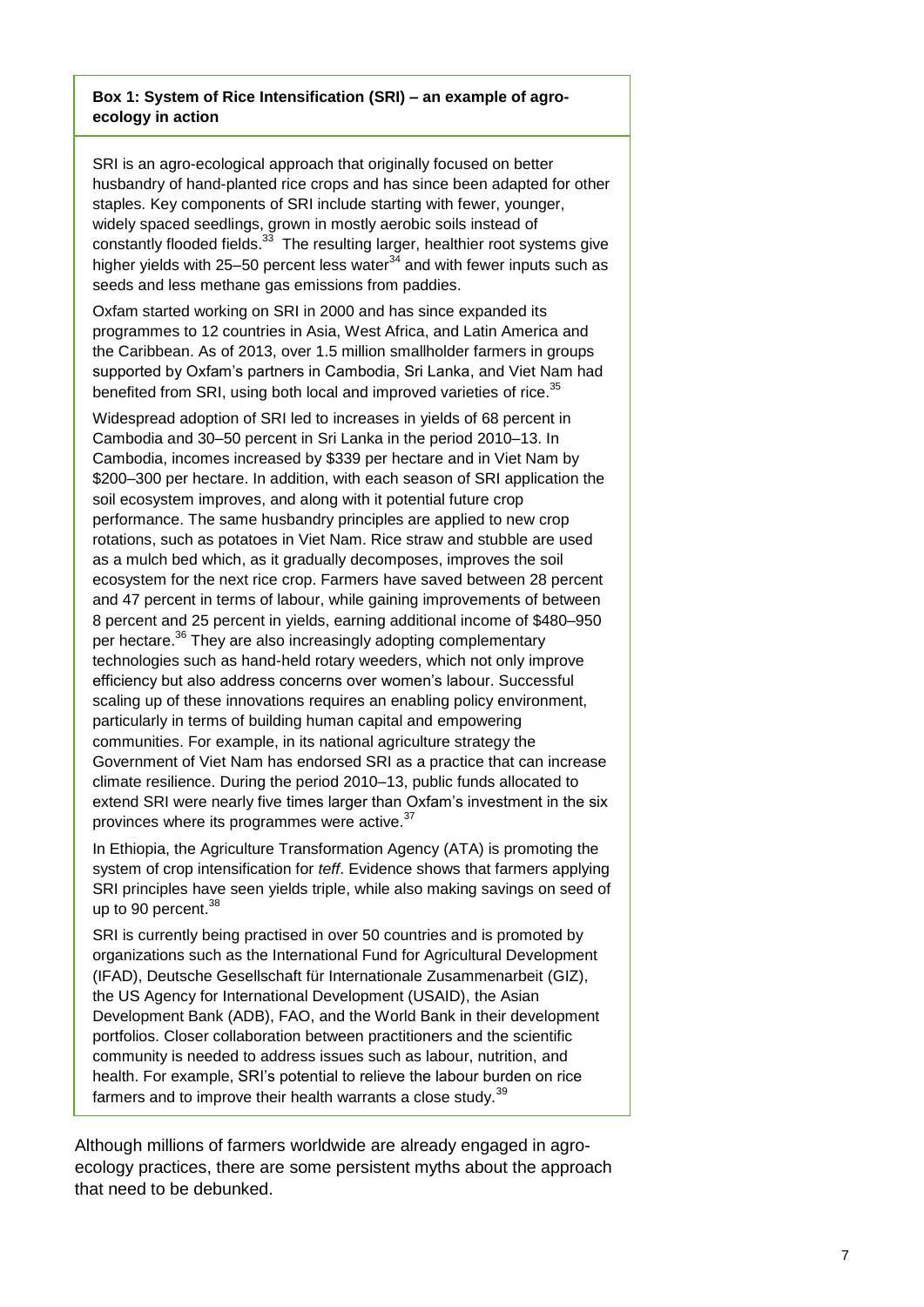# MYTHS ABOUT AGRO-ECOLOGY

## **Myth 1: Agro-ecology is opposed to science and innovation**

Agro-ecology promotes innovative forms of collaboration between farmers and scientific researchers. It aims to 'modernize' agriculture by improving the sustainability of farming systems, while putting farmers in the driving seat of the innovation process. A range of technologies may be helpful for farmers (e.g. embryo culture, marker-assisted selection<sup>40</sup>). What is most important is their accessibility and how they respond to the real issues that farmers face. To address these issues, it is critical that farmers are involved in the process of scientific development. As the new findings about the extent of pesticide risks and lack of effective regulation reveal, farmers will also rely on scientifically based information being made available to assist them in making risk management decisions where laws and conventions are insufficient to protect their health and the productivity of the systems where they farm.

## **Myth 2: Agro-ecology cannot be scaled up**

Some critics dismiss agro-ecology as an isolated practice carried out on a few small farms that cannot be scaled up – but this is not true. The approach can work on farms of different sizes and at different degrees of market integration. In Cuba, for example, some 110,000 family farmers associated with the *Asociacion Nacional de Agricultores Pequeños* (ANAP) have been practising agro-ecological methods. These farmers, who control less than 35 percent of the land, are responsible for more than 70 percent of domestic food production – for example, 67 percent of roots and tubers, 94 percent of small livestock, 73 per cent of rice, and 80 percent of fruits.<sup>41</sup> In Brazil, around 100,000 family farms have adopted agro-ecological farming practices, showing an increase in average yields of 300 percent and a 100 percent increase for black beans and corn, while increasing resilience to irregular weather patterns.<sup>42</sup> With the right policy environment and financial support, agroecology can make a big contribution. Farmer-centered approaches to agricultural development, including farmer field schools, are built around concepts of observation and adaptive management and they are less susceptible to unanticipated adverse impacts because of the vigilance and empowerment that lies at the heart of these approaches.

## **Myth 3: Agro-ecology is subsistence-oriented and incompatible with markets**

Virtually all households in rural areas are both producers and consumers, buyers and sellers, but many sell agricultural produce and buy their food at different times of the year. Agro-ecology offers good prospects for increasing yields and improving the sustainability of farming in resourcepoor and marginal areas,<sup>43</sup> potentially allowing farmers to sell some of their produce if they wish to. Also, since farmers will be spending less on fertilizers and pesticides, they can actually save money. The relatively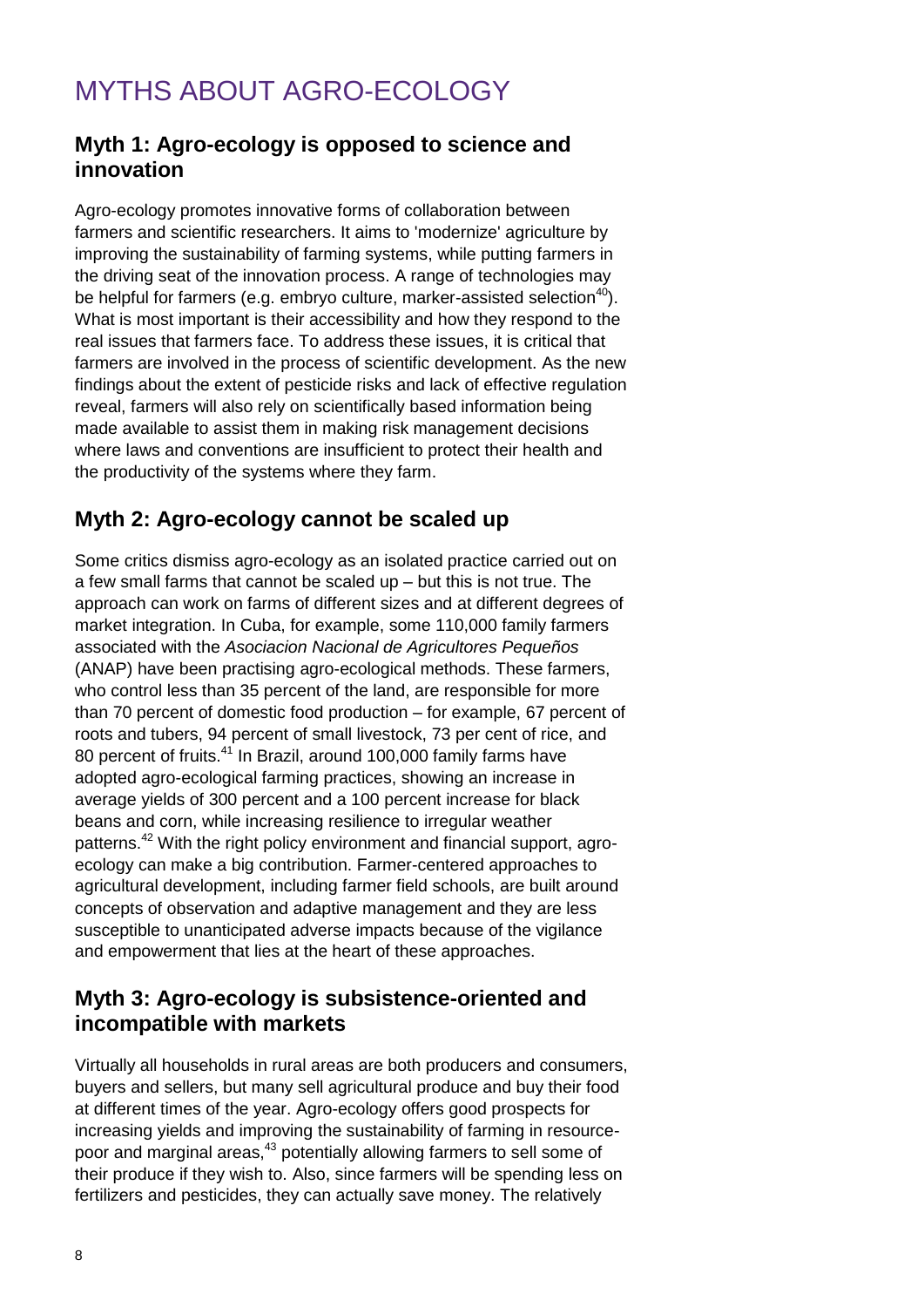small size of agro-ecological farms means that they are more suited to local and regional food markets. A review of 28 case studies of "ecoagricultural" management practices in Asia, Africa, South and North America, and Europe showed positive economic benefits, while in another five cases such practices had a neutral impact on incomes.<sup>44</sup>

## SCALING UP AGRO-ECOLOGY: HOW IT CAN BE DONE

The former UN Special Rapporteur on the Right to Food, Olivier De Schutter, has identified scaling up agro-ecological approaches as one of the main challenges of our time, noting both a need to expand the areas cultivated in this way and to provide an enabling framework for farmers to use these practices.<sup>45</sup>

A number of governments, such as those of Brazil, Viet Nam, Cuba, and France, are showing some support for agro-ecological approaches at national or international level. At the international level, in October 2012 the Committee on World Food Security (CFS) endorsed the Global Strategic Framework for Food Security and Nutrition (GSF), which acknowledges that "agroecological practices have proved to be important in improving agricultural sustainability as well as the incomes of food producers and their resilience in the face of climate change". It also stresses "the importance of local knowledge in promoting food security, particularly as the latter is influenced by the capacity to manage natural assets and biodiversity and to adapt to the localized impact of climate change'.<sup>46</sup> The GSF includes other useful provisions relevant to scaling up agro-ecological approaches, and calls in particular on CFS member states and other stakeholders, including international and regional organizations, to develop programmes, policies, and laws in line with an ecosystem approach at local and national levels, in order to increase agricultural productivity and production in a socially, economically, and environmentally sustainable manner.<sup>47</sup>

Different countries and international organizations have implemented strategies and policy tools to scale up agro-ecology. The following are a few examples of successful experiences.

- **The potential of public procurement:** Governments can secure market preferences for small- and family-scale producers, for instance in public procurement, as has been the case with Brazil"s Programa de Aquisiçao de Alimentos (PAA), created in 2003. Under this initiative, farmers are given a purchase guarantee for specific quantities of produce at specific prices, making the operation of thousands of small farms more economically viable.
- **Farmer field schools:** A FAO study showed that Farmer Field Schools (FFS) in Mali that provided farmers with training on alternative methods of pest control enabled cotton to be grown three times more cost-effectively than farms that purchased and used synthetic pesticides.<sup>48</sup> Over an eight year period, the data showed a significant reduction in the use of hazardous insecticides by more than 4,324 cotton growing households. With roughly 20 percent of these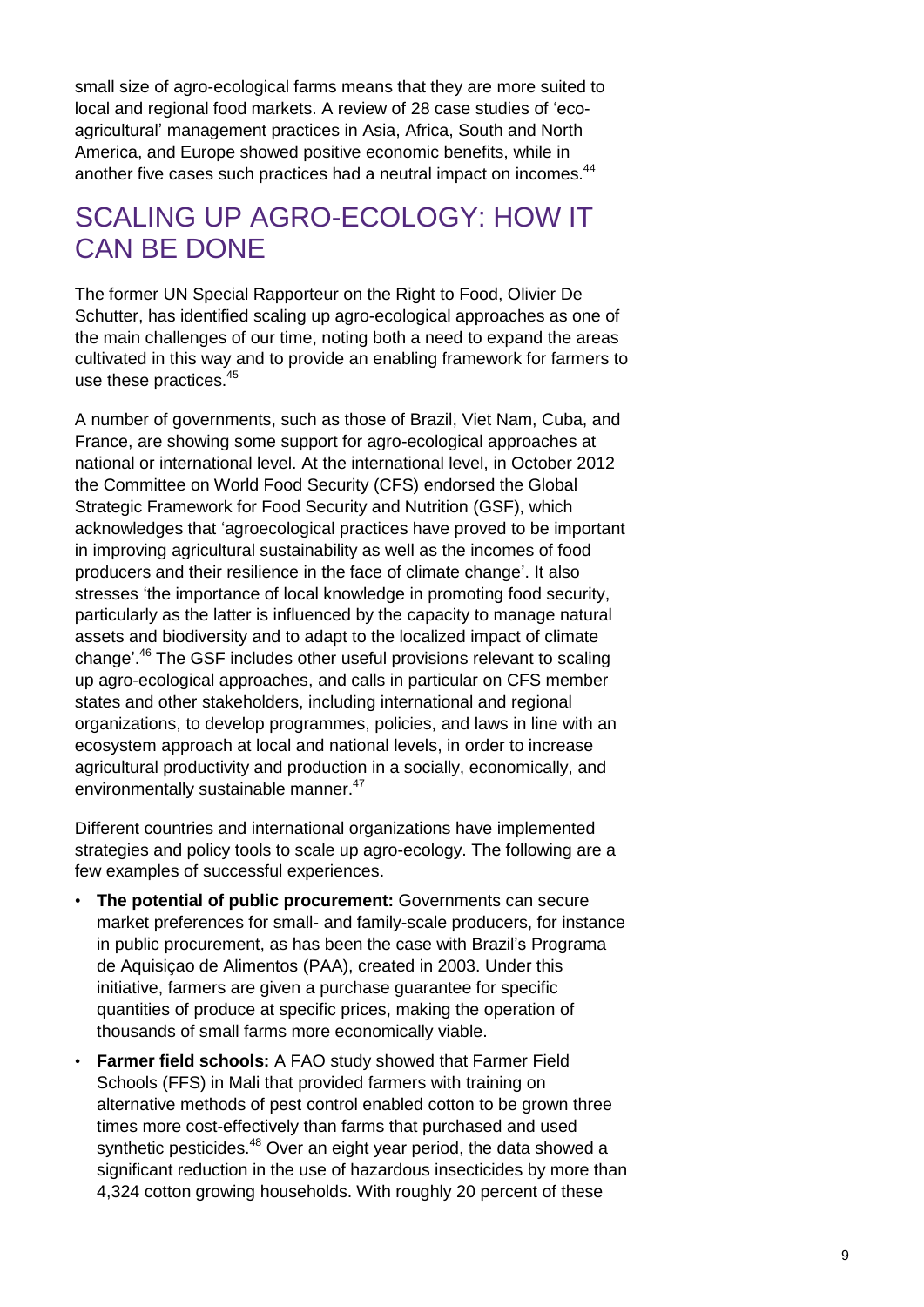households involved progressively over time in FFS training, insecticide use fell by 92.5 percent for all cotton growing households. Farmers avoided applying more than 47,000 litres of pesticides, and saved nearly half a million dollars. By contrast, pesticide use was unchanged over time in the sector with no farmer training taking place. A survey of 80 alumni-FFS vegetable farmers in the Senegal River Valley showed that improved pest control practices learned during the course of their FFS training had become part of their normal routine 2 years after training. Commercial pesticide use fell by 92 percent, and the percentage of farmers using these chemicals fell from 97 percent to 12 percent.<sup>49</sup>

- **Certification:** Agro-ecology can take advantage of certification. Experience to date with organic or other ethical labels shows that a higher price can be obtained. Because organic certification is expensive, farmers" organizations have been using participatory guarantee systems, which offer a low-cost, locally based system of quality assurance with a heavy emphasis on social control and knowledge building. Countries such as France and Brazil have recognized this system as having equal status to third party certification. Thus it is possible to develop similar schemes for agroecological products.
- **Role of the private sector:** There is also room for novel partnerships between farmers using agro-ecological methods and private sector actors who can see beyond simply selling seeds and fertilizers to farmers. In the US, for example, the Community Agroecology Network (CAN), which works to advance agro-ecological systems in Central America, has launched AgroEco Coffee, a single-origin coffee from a small co-operative in Costa Rica, which produces the crop as part of an agro-ecological farm system. In Cuba, producers have emerged to supply biological and pest control products – not chemicals, but insects and bacteria whose natural prey is the pests and diseases that damage crops. There is a huge opportunity for the private sector to develop products for this market.

A critical element in supporting scaling-up efforts is research. Agroecological approaches have a wide range of benefits, but in order for them to be scaled up in a specific context there is a need for solutions that contribute to increasing smallholders" productivity and incomes (ideally in the short term but also in the longer term); are sustainable, and do not leave farmers dependent on public subsidies; and find creative solutions to issues of gender equality and labour needs.

Agro-ecological practices are often associated with higher labour requirements than in conventional agriculture.<sup>50</sup> Labour can either be a major constraint to adoption or an employment provider for rural communities: for example, the planting pits used in zero-till agriculture in Africa have created rural employment.<sup>51</sup> There are important gender implications in the adoption of agro-ecological practices, which require further attention and research. Also, the preparation, transportation, and application of organic manure are labour-intensive tasks which may reduce the net benefits for farmers who do not have access to labour or who cannot pay for it. Access to animal manure is often constrained by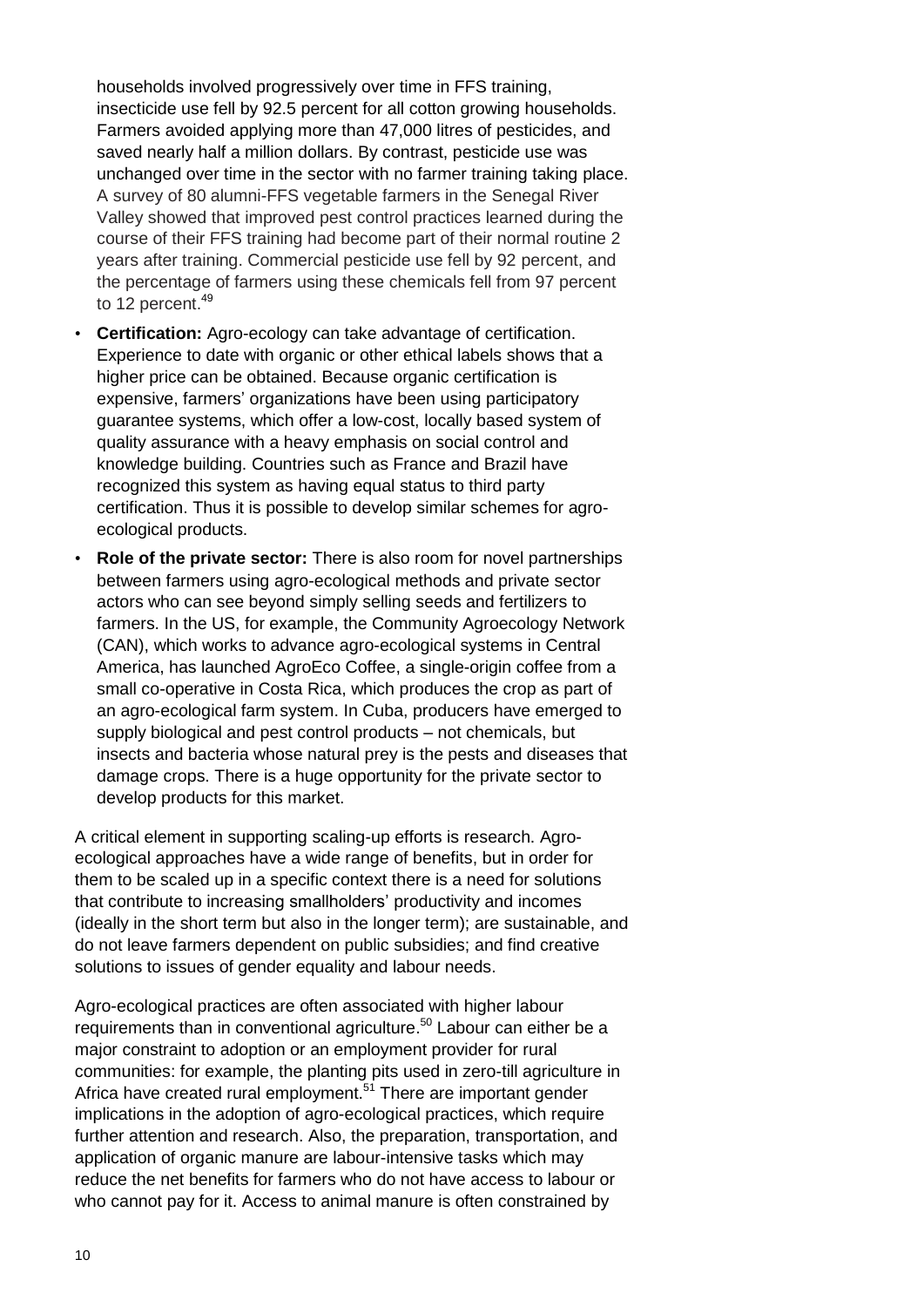the size of farmers' plots and also by whether or not they have animals.<sup>52</sup> Labour is one area that requires more investment in research to better understand the dynamics involved, so that farmers have access to a wide range of appropriate practices that can unlock the full potential of agroecology in a specific context.

Opportunities now exist to scale up the approach, with agriculture back on the agenda of donors and governments, and the emergence of different initiatives to increase its sustainability. It is critical that efforts to scale up such approaches promote solutions that are evidence-based and create positive impacts for smallholders (see Box 2).

**Box 2: Is climate-smart agriculture 'business as usual' or a way to scale up agro-ecology?**

"Climate-smart agriculture" (CSA) is an approach that is being promoted by a range of stakeholders – for example, the World Bank, FAO, CGIAR and its Climate Change, Agriculture and Food Security (CCAFS) programme, DFID, the International Food Policy Research Institute (IFPRI), and the Rockefeller Foundation.

FAO defines CSA as "agriculture that sustainably increases productivity, resilience (adaptation), reduces/removes greenhouse gases (mitigation), and enhances the achievement of national food security and development goals'.<sup>53</sup> It allows for context-specific solutions: 'CSA is not a single specific agricultural technology or practice that can be universally applied. It is an approach that requires site-specific assessments to identify suitable agricultural production technologies and practices.<sup>54</sup> At the CFS, the concept of CSA was discussed but never agreed upon by member states, notably because of strong opposition from smallholders and civil society organizations (CSOs).

Generally, the concept of CSA is not yet clearly enough defined. This makes possible some uses and interpretations of it that are not consistent with the objective of achieving true agricultural sustainability, notably by including practices that have not been proved to be solutions to tackling hunger or achieving sustainable development, such as the use of genetically modified organisms (GMOs).

Secondly, CSA risks being too focused on climate mitigation. There are concerns that, by prioritizing mitigation, it risks turning smallholder farms into carbon sinks and diverting attention away from the real challenge of mitigating climate change – preventing or reducing emissions by rich countries. In addition, market-based sequestration approaches to agriculture, promoted by a number of supporters of CSA, risk aggravating land and water grabs by increasing the value of arable land.<sup>55</sup>

Finally, if the way in which it is implemented is not clarified, CSA risks being delivered via "business as usual", top-down, non-participatory approaches that have been shown to be ineffective in the past. Such approaches fail to account for the heterogeneity of farmers" assets and endowments, and overall are disempowering for smallholders.

The concept of CSA is still evolving and initiatives are under way to create an alliance around it. This should be used as an opportunity to clarify what it means and ensure that CSA practices and approaches are consistent with agro-ecology and with IAASTD guidance.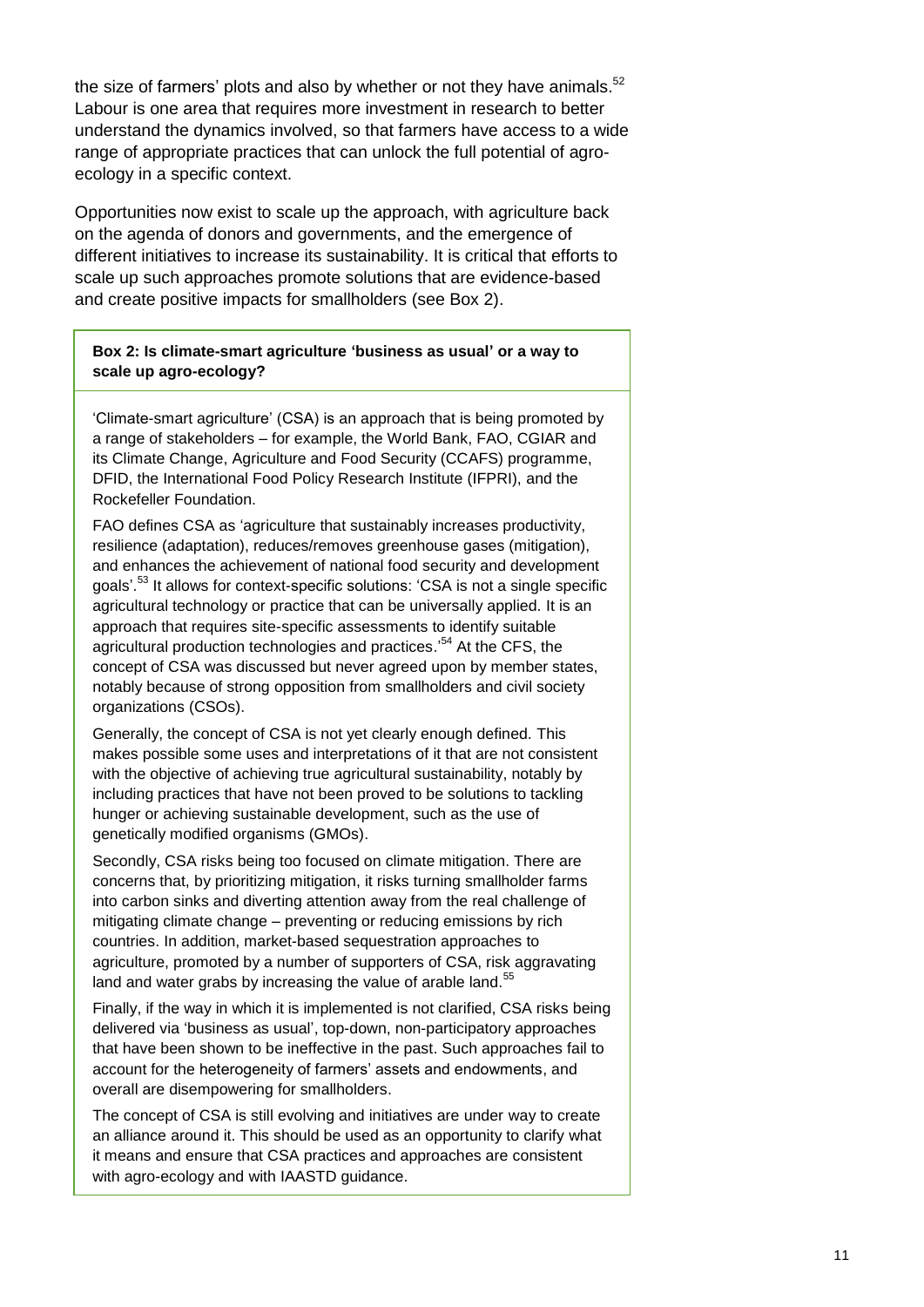# CONCLUSION AND RECOMMENDATIONS

Agro-ecology reduces dependence on energy-intensive inputs, while improving soil fertility, productivity, and biodiversity. Agro-ecological practices give farmers greater control and enable them to meet their own food needs and boost their incomes, while decreasing their exposure to climate shocks. For these outcomes to be achieved, investments and a supportive policy environment are needed.

As noted, all governments have recognized the Global Strategic Framework for Food Security and Nutrition (GSF). Now they should, with the support of donors and international organizations, turn this commitment into practice and systemically scale up agro-ecological approaches by taking the steps outlined below.

## **Ensure that smallholders and agro-ecological farmers are involved in defining policies and investments in agriculture.**

This requires setting up or strengthening multi-stakeholder platforms at local, national, and regional levels which include small-scale food producers.

**Develop adequate public incentives to promote agro-ecological practices.** This will involve governments:

- Using public food procurement schemes (e.g. for schools, hospitals, etc.) to support agro-ecological farming;
- Exploring, together with smallholder organizations, potential benefits and the sustainability of promoting certification or other tools to improve the marketing of agro-ecological products; more direct incentives (such as payments for ecosystem services) and ways to improve access to finance to support smallholders to transition towards agro-ecological systems; and ways to ensure that the private sector can contribute to efforts to scale up agro-ecology (by establishing incentives and regulations/disincentives);
- Building or strengthening extension and education services for agroecological technologies.
- Building or strengthening regulation and compliance systems for hazardous pesticides that can impair systems and delay ecological restoration of intensively managed areas.

## **Ensure that the right policies are in place to support agro-ecological approaches,** notably by:

- Establishing and revising policies on trade, investment, and intellectual property rights to ensure that they protect indigenous peoples" and farmers" rights to select, domesticate, breed, exchange, and use native species of crops and livestock and promote biodiversity;
- Ensuring that all investments in agriculture and food production systems avoid the depletion of natural resources and promote their sustainable use and regeneration by promoting agro-ecology. Governments should start by agreeing to include this recommendation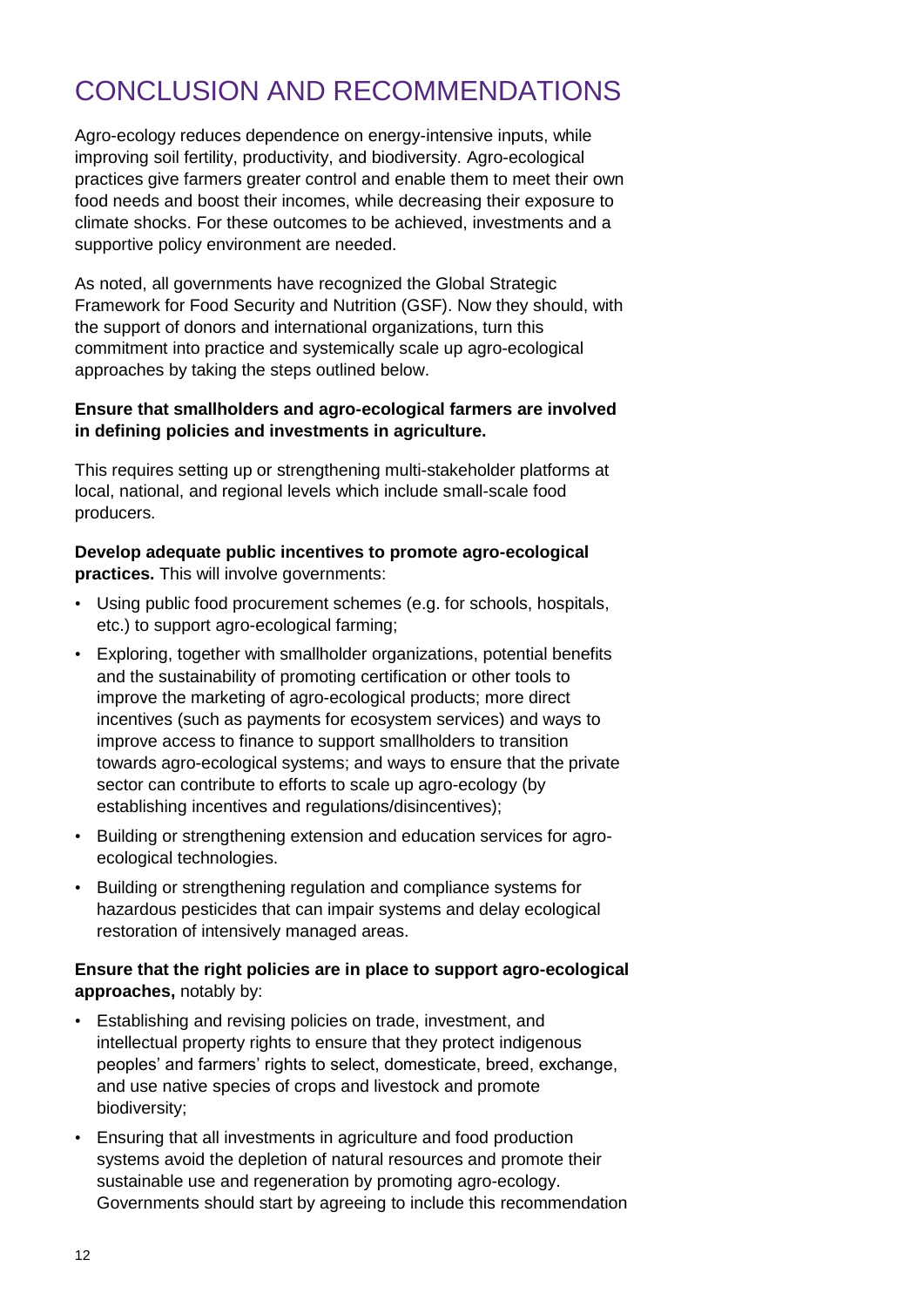in the CFS principles for agricultural investment;

- Securing smallholders" access to land and other natural and productive resources;
- Adopting regulations (e.g. on synthetic pesticides) that provide incentives to all farmers to move towards agro-ecological approaches.

**Ensure that strong farmer-led, bottom-up knowledge and research systems are in place.** This will require:

- Ensuring that research based on farmers' needs is prioritized;
- Ensuring that farmer-led and participatory research approaches are adopted by research institutions;
- Supporting farmer-to-farmer knowledge networks and organizations to develop and share learning on agro-ecology, building primarily on traditional know-how;
- Ensuring that research systems which should include input from smallholders – develop the knowledge base of agro-ecology, address the implications of agro-ecological management in different contexts, and further develop agro-ecological approaches to production.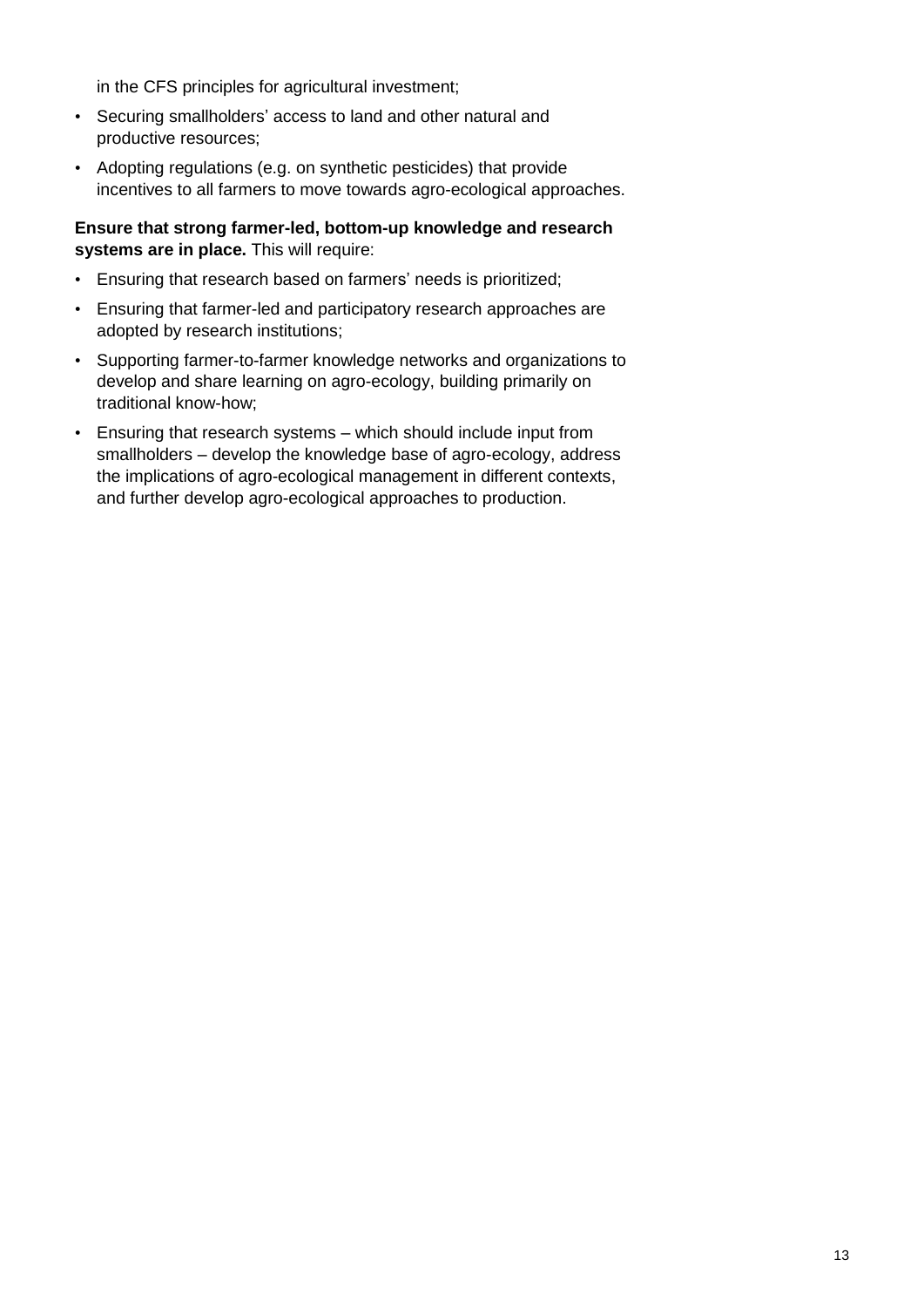# **NOTES**

Note: websites cited were last accessed on 10 March 2014, unless otherwise stated.

- 1 FAO (2013) "Global hunger down, but millions still chronically hungry", 1 October 2013[. http://www.fao.org/news/story/en/item/198105/icode/](http://www.fao.org/news/story/en/item/198105/icode/)
- 2 IFAD (2013) "Smallholders, Food Security and The Environment", International Fund for Agricultural Development, p.11. [http://www.unep.org/pdf/SmallholderReport\\_WEB.pdf](http://www.unep.org/pdf/SmallholderReport_WEB.pdf)
- 3 FAO (2003) "World Agriculture: Towards 2015/2030. An FAO perspective", London and Sterling, VA: Earthscan.<http://www.fao.org/docrep/005/y4252e/y4252e00.htm>
- 4 Howard Buffett Key Note Speech at the World Food Prize 2010 Norman E. Borlaug International Symposium "Take it to the Farmer": Reaching the World"s Smallholders October 13–15, 2010, Des Moines, Iowa [https://www.worldfoodprize.org/documents/filelibrary/documents/borlaugdialogue2010](https://www.worldfoodprize.org/documents/filelibrary/documents/borlaugdialogue2010_/2010transcripts/WFP3_2010_Howard_BuffettEditedMEF_00F5FD37D64C1.pdf) [\\_/2010transcripts/WFP3\\_2010\\_Howard\\_BuffettEditedMEF\\_00F5FD37D64C1.pdf](https://www.worldfoodprize.org/documents/filelibrary/documents/borlaugdialogue2010_/2010transcripts/WFP3_2010_Howard_BuffettEditedMEF_00F5FD37D64C1.pdf)
- 5 United Nations Conference on Trade and Development (2013) "Trade and Environment Review 2013: Wake Up Before It Is Too Late: Make agriculture truly sustainable now for food security in a changing climate". [http://unctad.org/en/PublicationsLibrary/ditcted2012d3\\_en.pdf](http://unctad.org/en/PublicationsLibrary/ditcted2012d3_en.pdf)
- 6 *Ibid*. p7.
- 7 FAO (2011) "The State of Food and Agriculture 2010–2011: Women in Agriculture: Closing the Gender Gap for Development'.
- UNDESA/DSD (2000) 'The contribution of sustainable agriculture and land management to sustainable development', Sustainable Development Innovation Briefs: Issue 7, May 2009. New York: United Nations Department of Economic and Social Affairs, Division for Sustainable Development.
- 9 M.W. Rosegrant and S.A. Cline (2003) "Global food security: challenges and policies", *Science* 302, 1917–1919.
- 10 J. Tivy (1990) Agricultural Ecology, Singapore: Longman Singapore Publishers Ltd; K.G. Cassman (1999) "Ecological intensification of cereal production: yield potential, soil quality and precision agriculture', Proceedings of the National Academy of Sciences 96, 5952–5959; M. Wibbelmann, U. Schmutz, J. Wright, D. Udall, F. Rayns, M. Kneafsey, L. Trenchard, J. Bennett, and M. Lennartsson (2013) "Mainstreaming Agroecology: Implications for Global Food and Farming Systems', Centre for Agroecology and Food Security Discussion Paper. Coventry, UK: Centre for Agroecology and Food Security. [http://www.coventry.ac.uk/Global/05%20Research%20section%20assets/Research/C](http://www.coventry.ac.uk/Global/05%20Research%20section%20assets/Research/CAFS/Publication,%20Journal%20Articles/MainstreamingAgroecology_WEB.pdf) [AFS/Publication,%20Journal%20Articles/MainstreamingAgroecology\\_WEB.pdf](http://www.coventry.ac.uk/Global/05%20Research%20section%20assets/Research/CAFS/Publication,%20Journal%20Articles/MainstreamingAgroecology_WEB.pdf)
- 11 M. Wibbelmann et al. (2013), op. cit, p.2.
- 12 K. Paustian, M. Antle, J. Sheehan, and E.A. Paul (2006) "Agriculture"s Role in Greenhouse Gas Mitigation". Washington, DC: Pew Center on Global Climate Change.
- 13 B. Lin et al. (2011) Effects of industrial agriculture on climate change and the mitigation potential of small-scale agro-ecological farms. CAB Reviews, available at:

[http://www.cabi.org/cabreviews/?loadmodule=review&page=4051&reviewid=179395&](http://www.cabi.org/cabreviews/?loadmodule=review&page=4051&reviewid=179395&site=167) [site=167;](http://www.cabi.org/cabreviews/?loadmodule=review&page=4051&reviewid=179395&site=167) Union of Concerned Scientists (2011) Drivers of Deforestation; What is driving deforestation today?, available at: [http://www.ucsusa.org/assets/documents/global\\_warming/DriversofDeforestation\\_Fac](http://www.ucsusa.org/assets/documents/global_warming/DriversofDeforestation_Factsheet_Summary.pdf) [tsheet\\_Summary.pdf](http://www.ucsusa.org/assets/documents/global_warming/DriversofDeforestation_Factsheet_Summary.pdf)

- 14 E. Takle and D. Hofstrand (2008) "Global Warming Agriculture"s Impact on Greenhouse Gas Emissions", Ag Decision Maker, Iowa State University Extension and Outreach.<http://www.extension.iastate.edu/agdm/articles/others/TakApr08.html>
- 15 Direct GHG emissions from agriculture, not including indirect emissions from land use change, are estimated to be 10–12% of global anthropogenic GHG emissions. Vermeulen et al. Op cit.
- 16 P.C. Jepson, M. Guzy, K. Blaustein, M. Sow, M. Sarr, P. Mineau and S. Kegley (2014) Measuring pesticide ecological and health risks in West African agriculture to establish an enabling environment for sustainable intensification. Philosophical Transactions of the Royal Society B,<http://dx.doi.org/10.1098/rstb.2013.0491> <http://rstb.royalsocietypublishing.org/content/369/1639/20130491.full.pdf>
- 17 *Ibid*. In West Africa, the use of protective clothing to reduce exposure to pesticides is largely unknown.
- 18 Harold van der Valk and Irene Koomen (2013). Aspects determining the risk of pesticides to wild bees: Risk profiles for focal crops on three continents (Field Manual). Food and Agriculture Agency of the United Nations, Rome.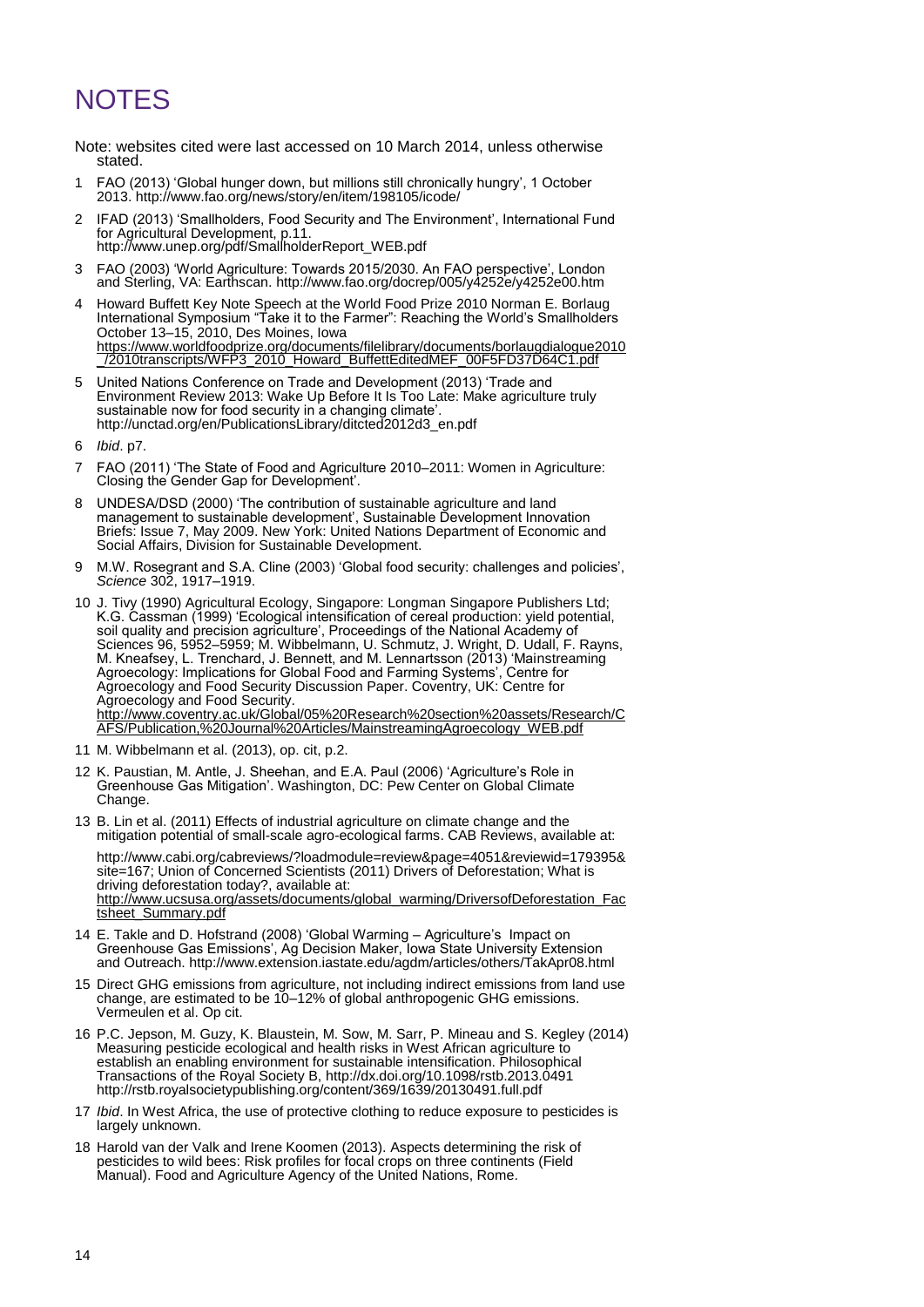http://www.fao.org/uploads/media/risk\_pest\_wildbees.pdf

19 [J.K Waage](http://www.ncbi.nlm.nih.gov/pubmed/?term=Waage%20J%5Bauth%5D) an[d J.D Mumford](http://www.ncbi.nlm.nih.gov/pubmed/?term=Mumford%20J%5Bauth%5D) (2008). Agricultural biosecurity**.** Philosophical Transactions Royal Society London Biological Sciences, Feb 27, 2008; 363(1492): 863–876.

<http://www.ncbi.nlm.nih.gov/pmc/articles/PMC2610114/>

20 B. Vira and A. Kontoleon (2010) "Dependence of the Poor on Biodiversity: Which poor, what biodiversity?". Paper prepared for the CPRC International Conference 2010, 8–10 September, Manchester, UK.

[http://www.chronicpoverty.org/uploads/publication\\_files/vira\\_kontoleon\\_biodiversity.pd](http://www.chronicpoverty.org/uploads/publication_files/vira_kontoleon_biodiversity.pdf) [f.](http://www.chronicpoverty.org/uploads/publication_files/vira_kontoleon_biodiversity.pdf) This review found that the "poor tend to depend disproportionately on relatively low value or "inferior" goods and services from biodiversity, while the more affluent groups may get interested in such resources if they have higher commercial values (often crowding out the poor in the process). Similarly, risk dependence of the poor on biodiversity takes the form of a last resort, in the absence of alternatives. This dependence of the poor on low value activities (and on biodiversity as a last resort against various forms of risk) may confirm the suggestion in some recent literature of a resource‐based "poverty trap". This may have important policy implications, as it suggests that the poor may need to break their dependence on biodiversity in order to improve their livelihood outcomes.

- 21 See Jepson.
- 22 Multiple agencies (2011) Price Volatility in Food and Agricultural Markets: Policy Responses. P10.

Policy Report including contributions by FAO, IFAD, IMF,OECD, UNCTAD, WFP, the World Bank, the WTO, IFPRI and the UN HLTF June 2, 2011 [http://www.worldbank.org/foodcrisis/pdf/Interagency\\_Report\\_to\\_the\\_G20\\_on\\_Food\\_P](http://www.worldbank.org/foodcrisis/pdf/Interagency_Report_to_the_G20_on_Food_Price_Volatility.pdf) [rice\\_Volatility.pdf](http://www.worldbank.org/foodcrisis/pdf/Interagency_Report_to_the_G20_on_Food_Price_Volatility.pdf) 

- 23 B. McIntyre, H.R. Herren, J. Wakhungu, R.T. Watson (eds.). 2009. IAASTD International Assessment of Agriculture Knowledge, Science and Technology for Development Global Report. Island Press, Washington DC.p560.
- 24 M. A. Altieri and C.I. Nicholls (2012) p. 9 "Agroecology Scaling Up for Food Sovereignty and Resiliency" in E. Lichtfouse (ed.), Sustainable Agriculture Reviews, Sustainable Agriculture Reviews 11.
- 25 A. Wezel, S. Bellon, T. Doré, C. Francis, D. Vallod and C. David (2009) "Agroecology as a science, a movement and a practice: a review". Agronomy for Sustainable Development 29(4), 503– 515.
- 26 For a more comprehensive definition of agro-ecology, referring to its three interconnected dimensions (science, agricultural approach, and movement), see, e.g., S. Parmentier (2014) 'Scaling Up Agroecological Approaches: What, why and how?' Oxfam-Solidarity discussion paper.
- 27 M. Wibbelmann, et al. (2013) Op. cit..

[http://www.coventry.ac.uk/Global/05%20Research%20section%20assets/Research/C](http://www.coventry.ac.uk/Global/05%20Research%20section%20assets/Research/CAFS/Publication,%20Journal%20Articles/MainstreamingAgroecology_WEB.pdf) [AFS/Publication,%20Journal%20Articles/MainstreamingAgroecology\\_WEB.pdf](http://www.coventry.ac.uk/Global/05%20Research%20section%20assets/Research/CAFS/Publication,%20Journal%20Articles/MainstreamingAgroecology_WEB.pdf)

28, Miguel A. Altieri and C.I. Nicholls (2012) "Agroecology Scaling Up for Food Sovereignty and Resiliency" in E. Lichtfouse (ed.), Sustainable Agriculture Reviews, Sustainable Agriculture Reviews 11.

<http://usc-canada.org/UserFiles/File/scaling-up-agroecology.pdf>

29 Stacy M. Philpott, Brenda B. Lin,, Shalene Jha,, Shannon J. Brines (2008)

"A multi-scale assessment of hurricane impacts on agricultural landscapes based on land use and topographic features". Agriculture, Ecosystems and Environment 128 (2008) 12–20.

[http://w3.biosci.utexas.edu/jha/wpcontent/uploads/Philpott\\_etal\\_2008\\_Hurricanes1.pd](http://w3.biosci.utexas.edu/jha/wpcontent/uploads/Philpott_etal_2008_Hurricanes1.pdf) [f](http://w3.biosci.utexas.edu/jha/wpcontent/uploads/Philpott_etal_2008_Hurricanes1.pdf)

- 30 D. Garrity (2010) "Evergreen agriculture: a robust approach to sustainable food security in Africa", Food Security 2:3–20.
- 31 J. Pretty, A. Noble, D. Bossio, J. Dixon, R. Hine, F.W.T. Penning de Vries, and J. Morison (2006) "Resource-conserving agriculture increases yields in developing countries", Environmental Science and Technology (Policy Analysis) 40(4): 1114–9.
- 32 J. Pretty and R. Hine (2001) "Reducing Food Poverty with Sustainable Agriculture: A Summary of New Evidence", Colchester, UK: University of Essex Centre for Environment and Society.
- 33 For more details on SRI see<http://sri.ciifad.cornell.edu/>
- 34 Jagannath et al. (2013), [http://sri.ciifad.cornell.edu/aboutsri/aboutus/SRIRiceNews/SRIRiceNewsImages/2013/](http://sri.ciifad.cornell.edu/aboutsri/aboutus/SRIRiceNews/SRIRiceNewsImages/2013/Pratyaya_Jagannath_SRI_water%20savings_%20Nebraska.pdf) [Pratyaya\\_Jagannath\\_SRI\\_water%20savings\\_%20Nebraska.pdf](http://sri.ciifad.cornell.edu/aboutsri/aboutus/SRIRiceNews/SRIRiceNewsImages/2013/Pratyaya_Jagannath_SRI_water%20savings_%20Nebraska.pdf)
- 35 L. Pommier (2014) "External Evaluation for Oxfam America"s FLAIR program", unpublished draft, 15 January 2014, p.11, p.25, and p.65; S. Ariyarathne (2013)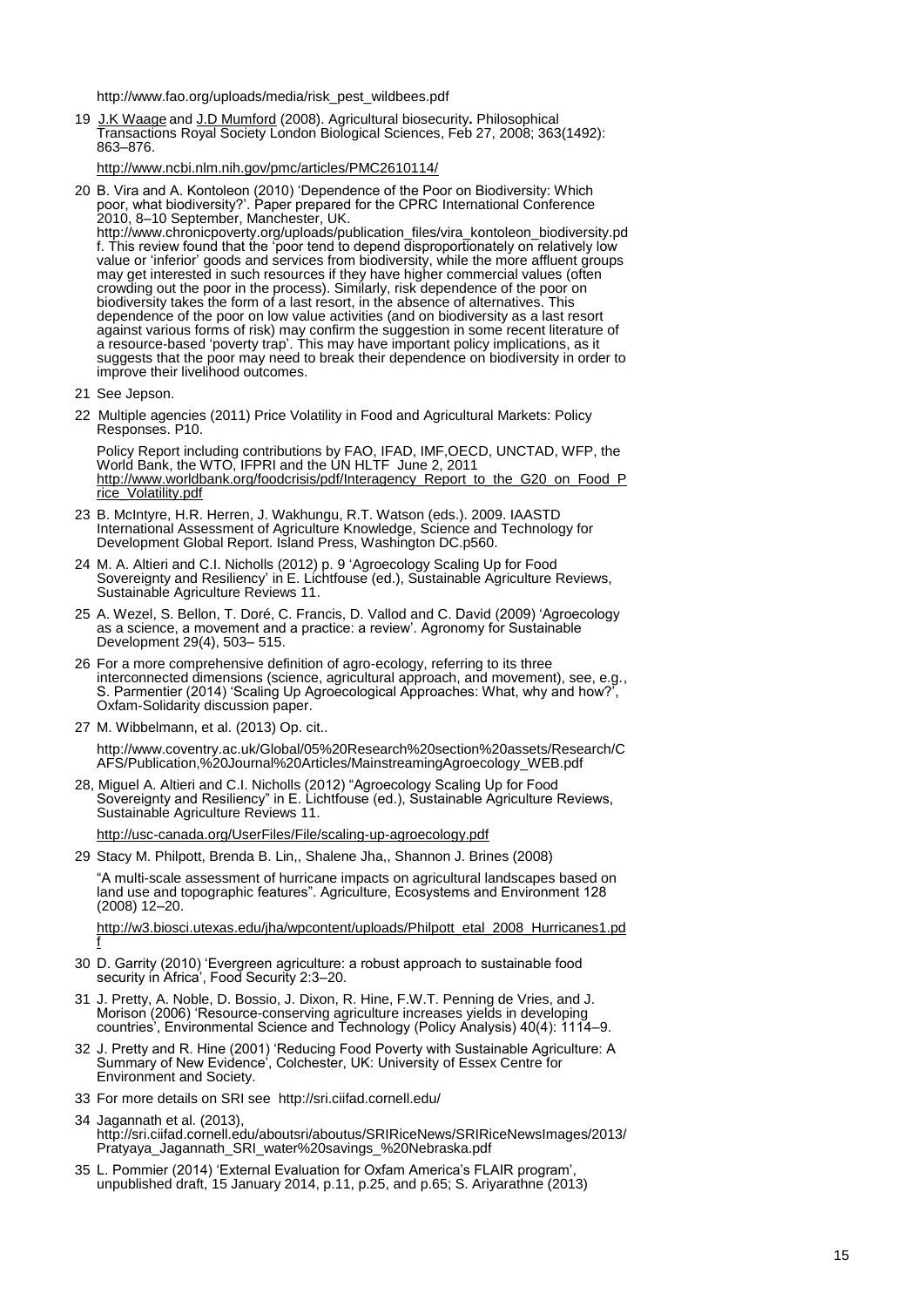'Milestone of a Journey: Cultivation of SRI in Sri Lanka', p.4.

- 36 Plant Protection Department of Viet Nam (2012). Achievement of the development of the minimum tillage potato production in Viet Nam for period 2008 – 2011. Presented at a workshop 15 January 2012 at the Farmer Field Day on Minimum Tillage Potatoes Method in Hanoi, Vietnam.
- 37 L. Pommier (2014), op. cit, p.20.
- 38 SRI-Rice (2014) p. 25. The System of Crop Intensification: Agroecological Innovations to Improve Agricultural Production, Food Security, and Resilience to Climate Change. SRI International Network and Resources Center (SRI-Rice), Cornell University, Ithaca, New York. https:www.sri.ciifad.cornell.edu/aboutsri/othercrops/SCImonograph\_SRIRice2014.pdf
- 39 Sabarmate., <https://docs.google.com/file/d/0B6QPh2FXsgCQZUQ3YURSOHNUTjA/edit>
- 40 Marker-assisted (or molecular-assisted) breeding provides a dramatic improvement in the efficiency with which breeders can select plants with desirable combinations of genes. A marker is a "genetic tag" that identifies a particular location within a plant"s DNA sequences. Markers can be used in transferring a single gene into a new cultivar or in testing plants for the inheritance of many genes at once.
- 41 P.M. Rosset, B. Machín-Sosa, A.M. Roque-Jaime, and D.R. Avila-Lozano (2011) "The Campesino-to-Campesino agroecology movement of ANAP in Cuba", *Journal of Peasant Studies* 38:161–191.
- 42 B. Mckay (2012) "A Socially Inclusive Pathway to Food Security: The Agroecological Alternative", Research Brief No 23, International Policy Centre for Inclusive Growth (cited in S. Parmentier (2014) "Scaling Up Agroecological Approaches", op. cit., p.34.)
- 43 J. Pretty and R. Hine (2001) "Reducing Food Poverty with Sustainable Agriculture", op. cit.
- 44 Cited in M. Wibbelmann, U. Schmutz, J. Wright, D. Udall, F. Rayns, M. Kneafsey, L. Trenchard, J. Bennett and M. Lennartsson (2013) p. 15 Mainstreaming Agroecology: Implications for Global Food and Farming Systems. Centre for Agroecology and Food Security Discussion Paper. Coventry: Centre for Agroecology and Food Security.

[http://www.coventry.ac.uk/Global/05%20Research%20section%20assets/Research/C](http://www.coventry.ac.uk/Global/05%20Research%20section%20assets/Research/CAFS/Publication,%20Journal%20Articles/MainstreamingAgroecology_WEB.pdf) [AFS/Publication,%20Journal%20Articles/MainstreamingAgroecology\\_WEB.pdf](http://www.coventry.ac.uk/Global/05%20Research%20section%20assets/Research/CAFS/Publication,%20Journal%20Articles/MainstreamingAgroecology_WEB.pdf)

Original study is from S.J. Scherr, J.A., McNeely, and S. Shames (2008) "Ecoagriculture: agriculture, environmental conservation and poverty reduction at a landscape scale'. in The Role of the Environment in Poverty Alleviation. ed. by P. Galizzi and A. Herklotz, New York: Fordham University Press, 64–68.

- 45 O. De Schutter (2010) Human Rights Council Sixteenth session Agenda item 3. Promotion and protection of all human rights, civil, political, economic, social and cultural rights, including the right to development. Report submitted by the Special Rapporteur on the right to food, Olivier De Schutter. <http://www2.ohchr.org/english/issues/food/docs/A-HRC-16-49.pdf>
- 46 CFS (2012). Committee on World Food Security (2012). P9. Global Strategic Framework for Food Security and Nutrition. Consolidated version endorsed by the CFS, Thirty-ninth session, Rome, Italy 15–20 October 2012. [http://www.fao.org/fileadmin/user\\_upload/bodies/CFS\\_sessions/39th\\_Session/39emerg/](http://www.fao.org/fileadmin/user_upload/bodies/CFS_sessions/39th_Session/39emerg/ME498E_CFS_2012_39_5_Add_1_Rev_1.pdf) [ME498E\\_CFS\\_2012\\_39\\_5\\_Add\\_1\\_Rev\\_1.pdf](http://www.fao.org/fileadmin/user_upload/bodies/CFS_sessions/39th_Session/39emerg/ME498E_CFS_2012_39_5_Add_1_Rev_1.pdf)
- 47 Agro-ecological approaches have also been recognized in the framework of other CFS processes. Notably, they are referred to within the Voluntary Guidelines on the Responsible Governance of Tenure of Land, Fisheries and Forests in the Context of National Food Security (VGGT), the first global framework setting out principles and internationally accepted standards for responsible governance of tenure, which was officially adopted in May 2012. The guidelines are a set of recommendations for all stakeholders, but in particular states, to improve tenure governance of land, fisheries, and forests, with the overarching goal of achieving food security for all (with an emphasis on vulnerable and marginalized people) and to support the progressive realization of the right to adequate food in the context of national food security. In terms of regulated spatial planning, the VGGT notably state (paragraph 20.5): "Spatial planning should take duly into account the need to promote diversified sustainable management of land, fisheries and forests, including agro-ecological approaches and management of land, fisheries and forests, including agro-ecological approaches and sustainable intensification, and to meet the challenges of climate change and food security'; FAO (2012). Voluntary Guidelines on the Responsible Governance of Tenure of Land, Fisheries and Forests in the Context of National Food Security. Available at <http://www.fao.org/nr/tenure/voluntary-guidelines/en/>
- 40 W. Settle, M. Soumare, M. Sarr, M.H. Garba and A-S. Poisot (2014) Reducing pesticide risks by farming communities: Cotton famer field schools in Mali. Philosphical Transactions of the Royal Society (B). [http://rstb.royalsocietypublishing.org/content/369/1639/20120277.full.pdf;](http://rstb.royalsocietypublishing.org/content/369/1639/20120277.full.pdf) W. Settle and M.H. Garba (2011) Sustainable crop production intensification in the Senegal and Niger River Basins of Francophone West Africa. *International Journal of Agricultural Sustainability* 9(1). 171–185.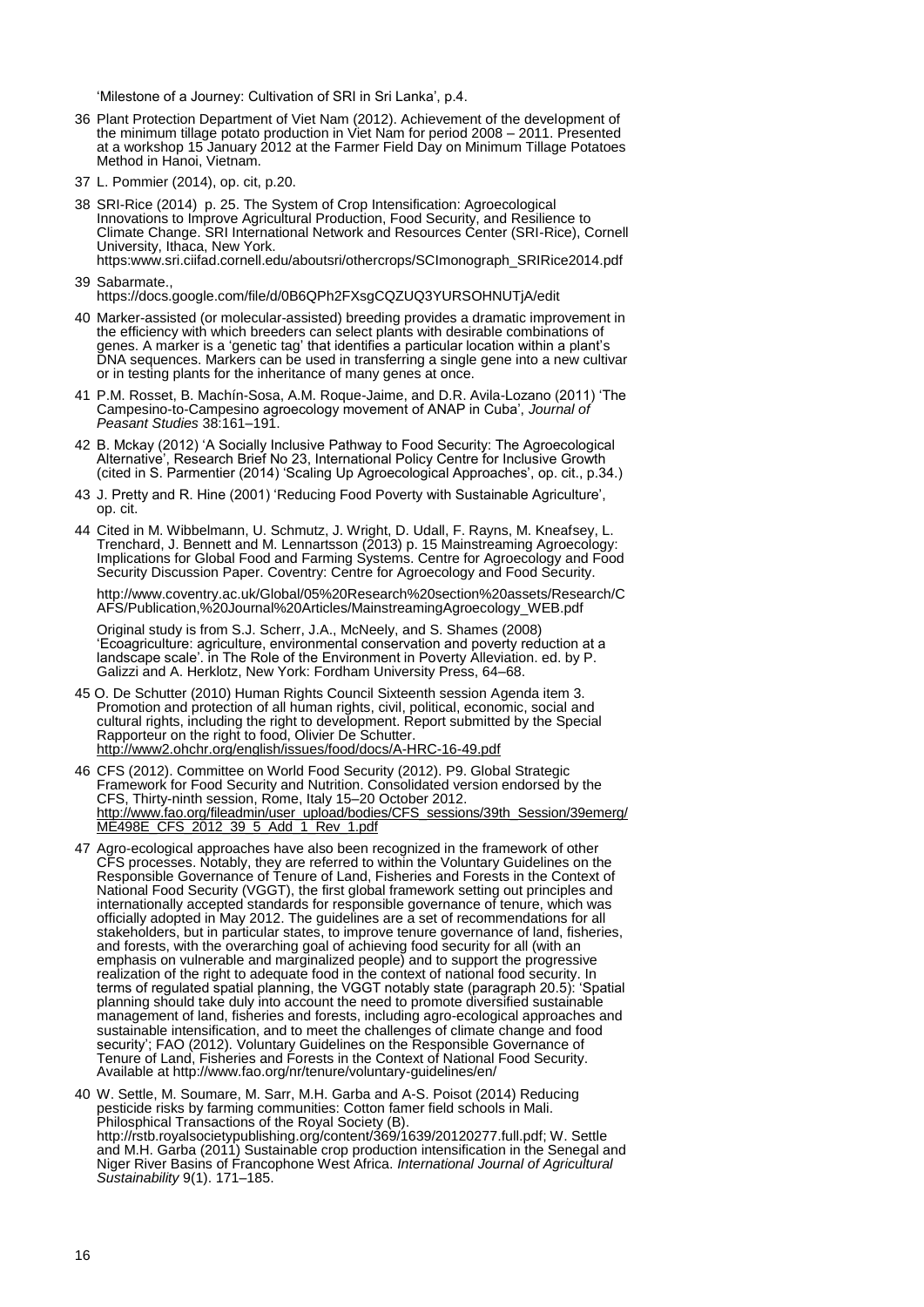- 48 W. Settle, M. Soumare, M. Sarr, M.H. Garba and A-S. Poisot (2014) op. cit.
- 49 W. Settle and M.H. Garba (2011) Op. cit. pp171–185
- 50 D. Pimentel, P. Hepperly, J. Hanson, D. Douds, and R. Seidel (2005) "Environmental, energetic and economic comparisons of organic and conventional farming systems", BioScience 55(7), 573–582.
- 51 J. Pretty, C. Toulmin, and S. Williams (2011) "Sustainable intensification in African agriculture', *International Journal of Agricultural Sustainability* 9(1), 5-24.
- 52 M.W. Rosegrant (2014) Food security in a world of natural resource scarcity : the role of agricultural technologies. P11; M. W. Rosegrant, Jawoo Koo, Nicola Cenacchi, Claudia Ringler, Richard Robertson, Myles Fisher, Cindy Cox, Karen Garrett, Nicostrato D. Perez, Pascale Sabbagh. Edition 1. Washington, DC. International Food Policy Research Institute <http://www.ifpri.org/sites/default/files/publications/oc76.pdf>
- 53 FAO (2010: ii): "Climate-Smart" Agriculture: Policies, Practices and Financing for Food Security, Adaptation and Mitigation. Rome, Food and Agriculture Organization of the United Nations<http://www.fao.org/docrep/013/i1881e/i1881e00.pdf>
- 54 FAO (2013) Climate Smart Agriculture: Sourcebook <http://www.fao.org/docrep/018/i3325e/i3325e.pdf>
- 55 S. Sivakumaran (2012). Not so smart "Climate-Smart Agriculture", PCFS (People"s Coalition for Food Sovereignty); F. Delvaux, S. Desgain, M. Eggen, C. Guffens, S. Parmentier and V. Pissoort (2013). Ruées vers ls terres. Quelles complicités belges dans le nouveau Fr West mondial ? Les responsabilités belges dans les acquisition de terre à l"étranger. CNCD–11.11.11, 11.11.11, AEFJN (Africa Europe Faith and Justice Network), Entraide et Fraternité, FIAN Belgium, Oxfam-Solidarité, SOS Faim.